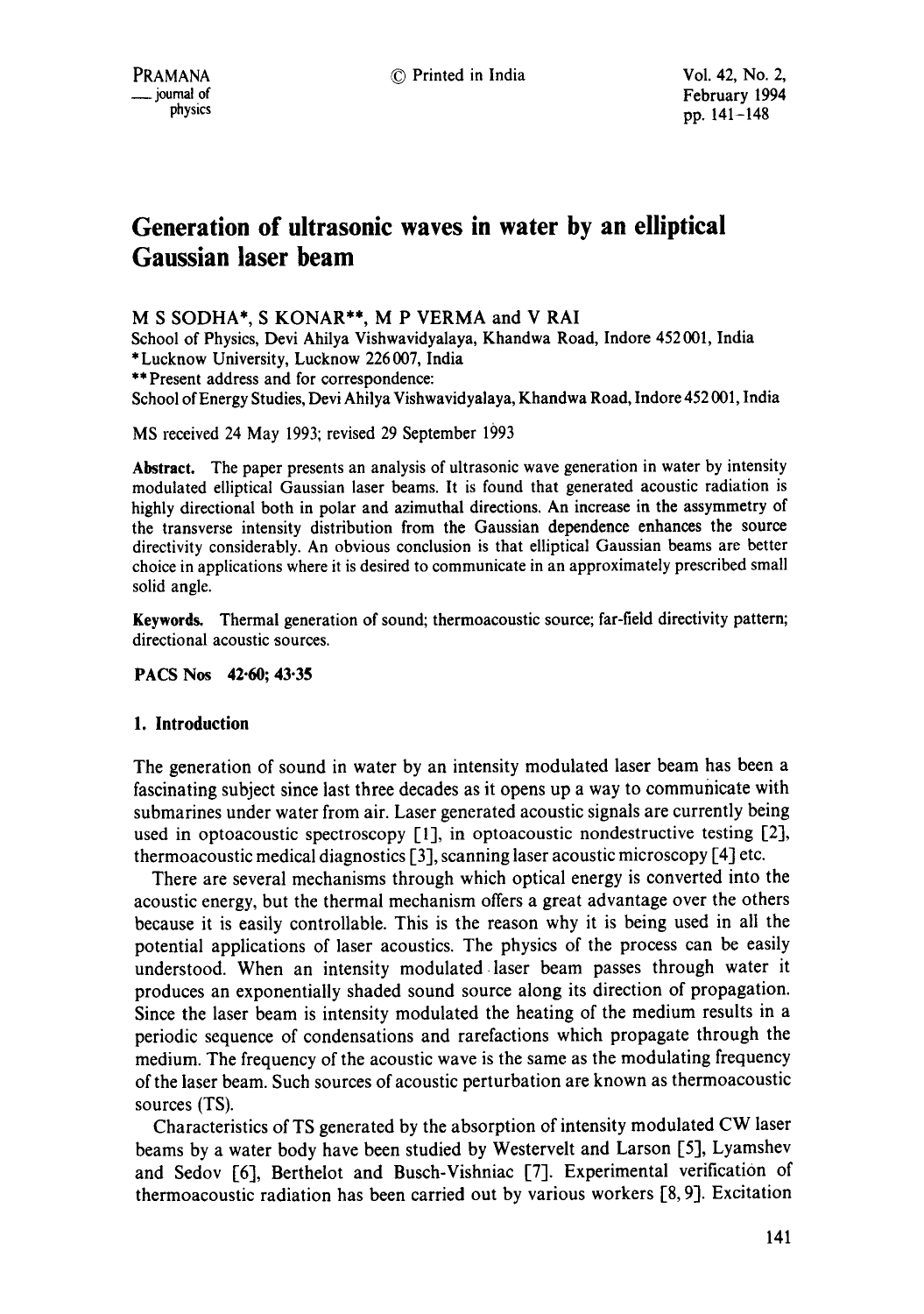## *M S Sodha et al*

of acoustic pulses by pulsed laser and moving pulsed laser sources has also been investigated [10-15]. Readers are referred to Lyamshev and Sedov [6] for a review of some of the earlier work in this area.

A common feature of these investigations is the study of the effect of Gaussian intensity distribution in the laser beam on the directional characteristics of the emitted acoustic field. Though such a laser beam produces a highly directional acoustic array its directivity pattern is symmetric around the acoustic array. This symmetry of directivity pattern is a result of the symmetry of the intensity distribution of the laser beam around its axis. Naturally, laser beams with assymmetric intensity distribution will produce acoustic fields which will depend both on polar and azimuthal angles. Since a preferentially directed wave will have its energy confined within a relatively small solid angle, the range is enhanced in certain directions and as a result such sources would be favourable in comparison to symmetric sources for communication in a particular direction. Study of acoustic radiation by an assymmetric array is therefore pertinent.

In this note we have investigated directivity pattern of TS produced by intensity modulated elliptical Gaussian laser beams. Such beams are easy to obtain as for example by sending the circular Gaussian beam through a cylindrical lens [17] and are more suitable for long distance communication as comparatively they spread much less [18]. An expression for acoustic pressure in the far-field approximation is given in § 2. Section 3 provides main results of our study and discusses the benefits achievable by the use of elliptical Gaussian laser beams.

## **2. Analysis**

Consider an intensity modulated laser beam propagating in the positive z-direction and incident normally on the free air-water surface at  $z = 0$ . We assume that the laser beam is of moderate power so that change of aggregate state of the medium does not take place in the laser absorption zone and hence, the sound generation mechanism is purely thermal in nature. Absorption of laser produces a thermoacoustic array as shown in figure 1. The sound pressure field  $p$  satisfies inhomogeneous Helmholtz equation [5]

$$
\nabla^2 p - \frac{1}{c^2} \frac{\partial^2 p}{\partial t^2} = -\frac{\beta}{c_p} \frac{\partial q}{\partial t}
$$
 (1)

where c is the velocity of sound in water,  $\beta$  is the coefficient of thermal expansion and  $c_p$  the specific heat at constant presure, q is the amount of heat added in water per unit volume per unit time. The required boundary condition for  $p$  may be written as

$$
p = 0 \text{ at } z = 0 \tag{2}
$$

Heat deposition  $q$  in the array region may be written as

$$
q(x, y, z, t) = A\alpha I(x, y) \exp(-\alpha z)(1 + \text{m}\cos \omega t)
$$
\n(3)

where A is the transmittivity of laser light in water,  $\alpha$  the attenuation coefficient,  $\omega$ the modulation frequency and m is the modulation index  $(0 < m < 1)$ . For elliptical Gaussian laser beam  $I$  may be written as

$$
I = I_0 \exp[-(x^2/a^2 + y^2/b^2)]
$$
 (4)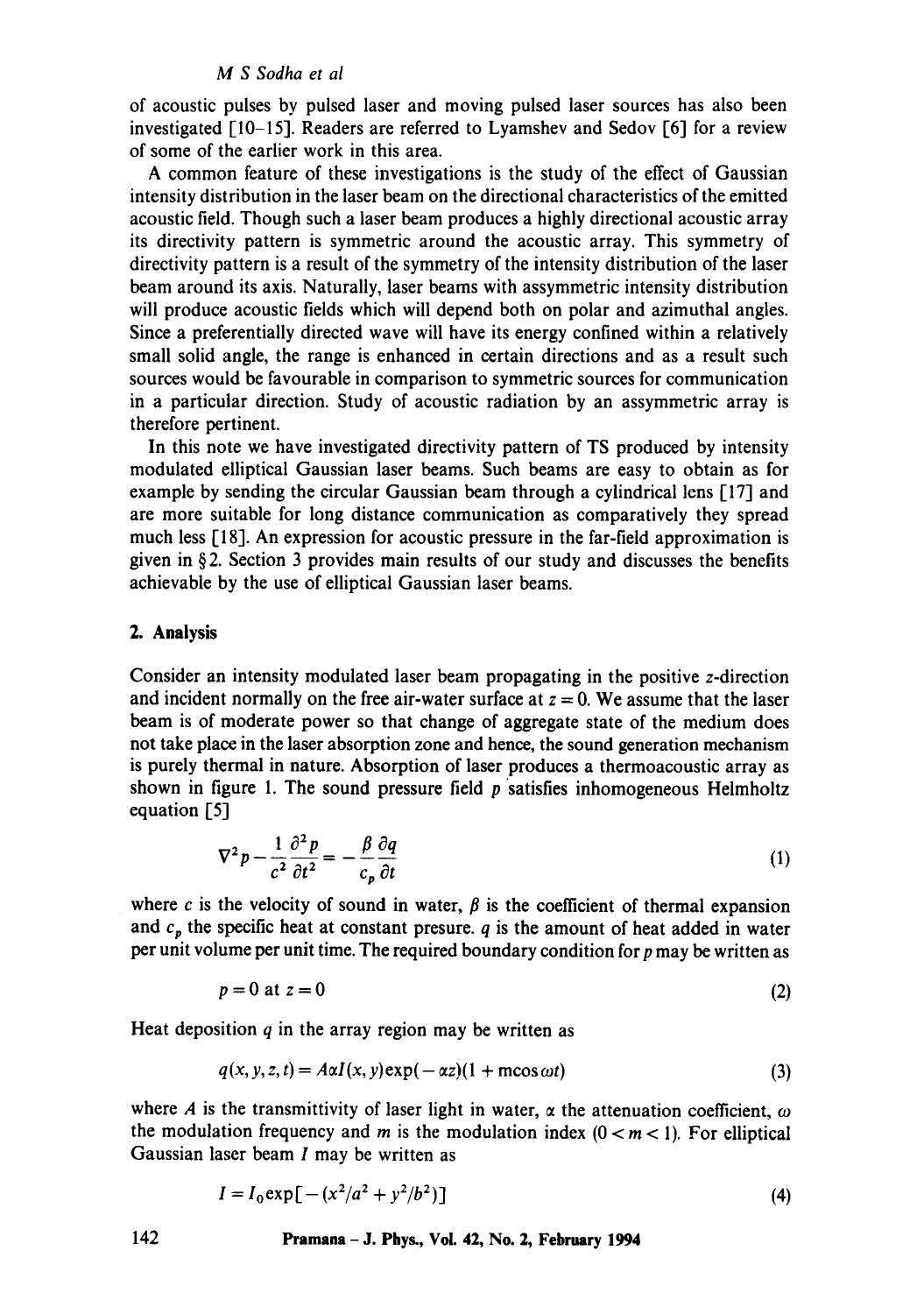#### *Ultrasonic wave generation*

where  $I_0$  is the intensity on the axis and a and b  $(a > b)$  are constants;  $a = b$  represents a laser beam with Gaussian intensity distribution. In view of  $(3)$ ,  $(1)$  may be rewritten as

$$
\nabla^2 p + k^2 p = \frac{i\omega m A \alpha \beta}{c_p} I(x, y) e^{-\alpha z}
$$
 (5)

where  $k = \omega/c$ . The time factor  $exp(- i \omega t)$  is implicit in (5) and only the real part of p is the physical solution.

The solution of (5) may be written as

$$
p = -\frac{i\omega m A \alpha \beta}{c_p} \int G(\mathbf{R}|\mathbf{R}') I(x', y') \exp(-\alpha z') dv'
$$
 (6)

where  $G(\mathbb{R}|\mathbb{R}')$  is the Green's function of the homogeneous wave equation (eq. (5)). The Green's function which satisfies the boundary condition at  $z = 0$  may be written as

$$
G = \frac{1}{4\pi} \left[ \frac{e^{ik} |\mathbf{R} - \mathbf{r}_1|}{|\mathbf{R} - \mathbf{r}_1|} - \frac{e^{ik} |\mathbf{R} - \mathbf{r}_2|}{|\mathbf{R} - \mathbf{r}_2|} \right].
$$
 (7)

Since we are interested in the far field acoustic pattern the following approximations may be appropriate (see figure 1)

$$
|\mathbf{R} - \mathbf{r}_1| \approx R_1(z') - r(x', y')\cos\alpha_1
$$
  

$$
|\mathbf{R} - \mathbf{r}_2| \approx R_2(-z') - r(x', y')\cos\alpha_2
$$

where

$$
R_1(z') = \sqrt{(x^2 + y^2 + (z - z')^2)}, \quad R_2(-z') = \sqrt{(x^2 + y^2 + (z + z')^2)}
$$
  

$$
r(x', y') = \sqrt{(x'^2 + y'^2)},
$$



Figure 1. Schematics of thermoacoustic array.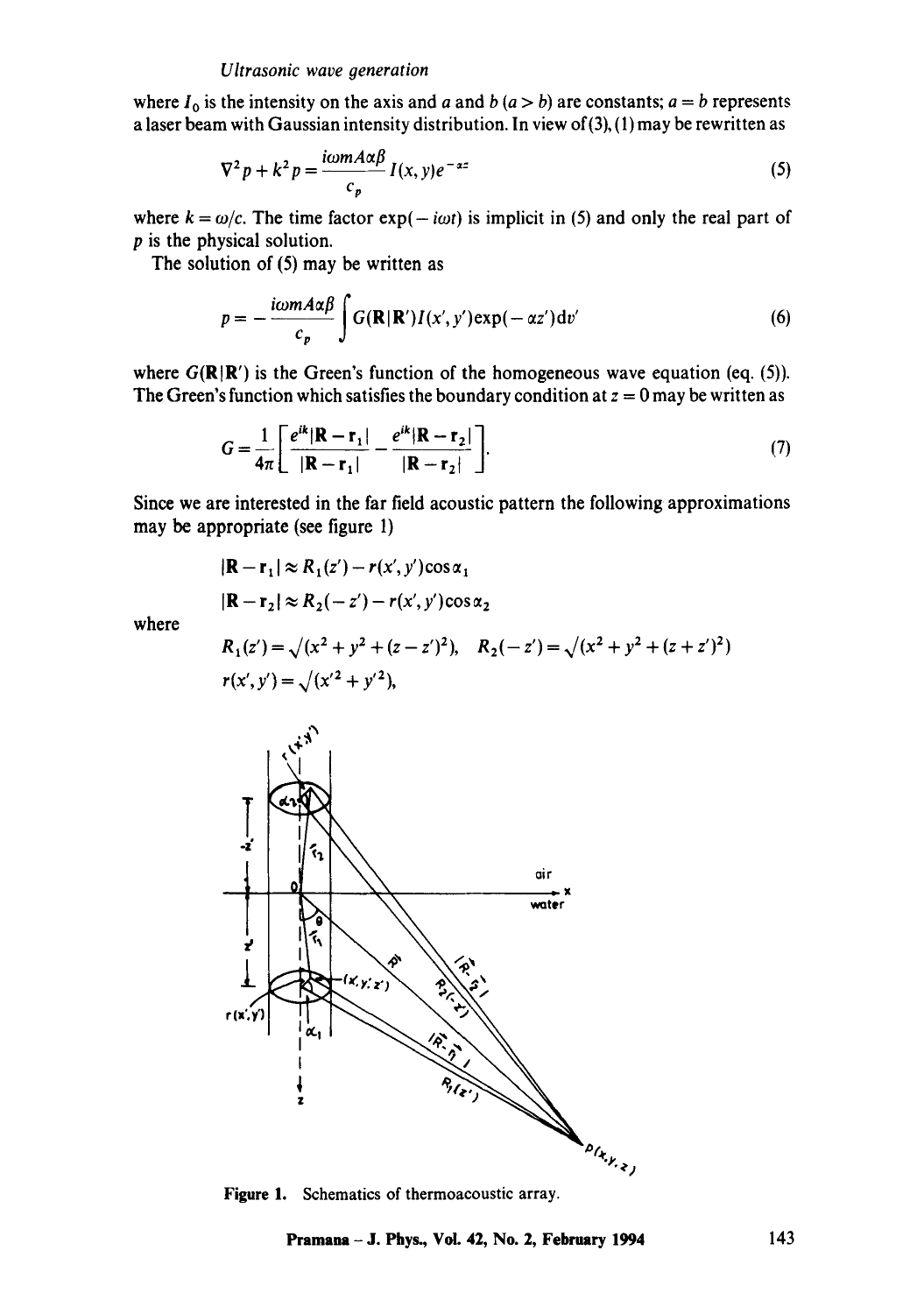$\alpha_1$  and  $\alpha_2$  are respectively the angles which  $\mathbf{R}_1(z')$  and  $\mathbf{R}_2(-z')$  make with  $\mathbf{r}(x',y')$ . With these substitutions, (6) yields

$$
p = -\frac{Am\beta}{2\pi c_p} \frac{e^{ikR}}{R} F(\theta, \Phi)
$$
 (8)

where the directivity pattern  $F(\theta, \Phi)$  is given by

$$
F(\theta,\Phi) = \frac{\pi \omega \alpha ab I_0 k \cos \theta}{\alpha^2 + k^2 \cos^2 \theta} \exp\left[-\frac{k^2 a^2 \sin^2 \theta}{4} \left(\cos^2 \Phi + \frac{b^2}{a^2} \sin^2 \Phi\right)\right]
$$
(9)

• is the angle between *xz* plane and the plane containing the field point and the z axis. It may be pointed out that setting  $a = b$  (reducing to Gaussian beam) reduces the expression for  $F(\theta, \Phi)$  to that obtained by Lyamshev [16] as it should. The directivity pattern normalized with the directivity pattern of the acoustic field produced by a Gaussian laser beam of equal power may be cast as

$$
F_N(\theta, \Phi) = \exp\left[\frac{k^2 a^2 \sin^2 \theta}{4} \left(b/a - \cos^2 \Phi \frac{b^2}{a^2} - \sin^2 \Phi\right)\right]
$$
(10)

#### **3. Discussion**

The function  $F(\theta, \Phi)$  of (9) represents the angular dependence of the pressure field at a large distance R from the point of incidence of an elliptic Gaussian laser beam incident normally on the water surface. As against this  $F_N(\theta, \Phi)$  of (10) expresses the ratio of the fields obtained by two sources, one generated by an elliptic Gaussian beam and the other by a circular Gaussian beam at a point in the direction  $(\theta, \Phi)$ from the point of incidence of the laser beams at a large but equal distance R. The  $\Phi$  dependence is naturally identical in the two functions. One easily obtains that  $\partial F_N/\partial \Phi = \partial F/\partial \Phi = 0$  for the  $\Phi = m\pi/2$  where *m* is an integer. It established that  $F(\theta, \Phi)$ (as also  $F_N(\theta, \Phi)$ ) acquires its maximum along  $\Phi = \pi/2$  and  $3\pi/2$ , and minimum along  $\Phi = 0$  and  $\pi$ . In addition, towards  $\Phi = \pi/2$  and  $3\pi/2$ ,  $F_N(\theta, \Phi)$  is always greater than one. Thus, one finds that the sound field of the source generated by the elliptic Gaussian beam has an enhanced intensity towards  $\Phi = \pi/2$  and  $3\pi/2$  directions.

The dependence on  $\theta$  can also be analysed from (9). For this let us choose  $\Phi = \pi/2$ or  $3\pi/2$  the directions in which most of the sound is propagating. In that case  $\partial F/\partial \theta = 0$ demands

$$
k^{2} \cos^{2} \theta = \left(\frac{1}{b^{2}} - \frac{\alpha^{2}}{2}\right) \pm \left[\left(\frac{1}{b^{2}} - \frac{\alpha^{2}}{2}\right)^{2} - \frac{2\alpha^{2}}{b^{2}}\right]^{1/2}.
$$

For  $k^2 \cos^2 \theta$  to be real and positive we must have  $\alpha^2 b^2 < 2/3$ . For lasers with small attenuation coefficients  $\alpha$  and a reasonable size of the beam diameter this condition is invariably satisfied. For example for an Nd-glass laser  $\alpha \approx 0.17 \text{ cm}^{-1}$ . If the radius of the beam is even 2 cm (b is always  $<$  2 cm), we shall have  $\alpha^2 b^2 \approx 0.1 < 2/3$ . For such a system one can easily obtain for the maximum of  $F(\theta, \Phi)$  an approximate relation  $k^2 \cos^2 \theta \approx \alpha^2$ , which for a sound wave of 60 kHz yields  $\theta \approx 86.1^\circ$ .

Figure 2 shows angular plot of  $F_N(\theta, \Phi)$  versus  $\Phi$  for different values of a and b, the frequency of the generated acoustic wave is  $f = 60$  kHz ( $f = \omega/2\pi$ ) and the field point is located at a polar angle  $\theta = 75^\circ$ . For  $f = 60 \text{ kHz}$  and  $\theta = 75^\circ$ , values of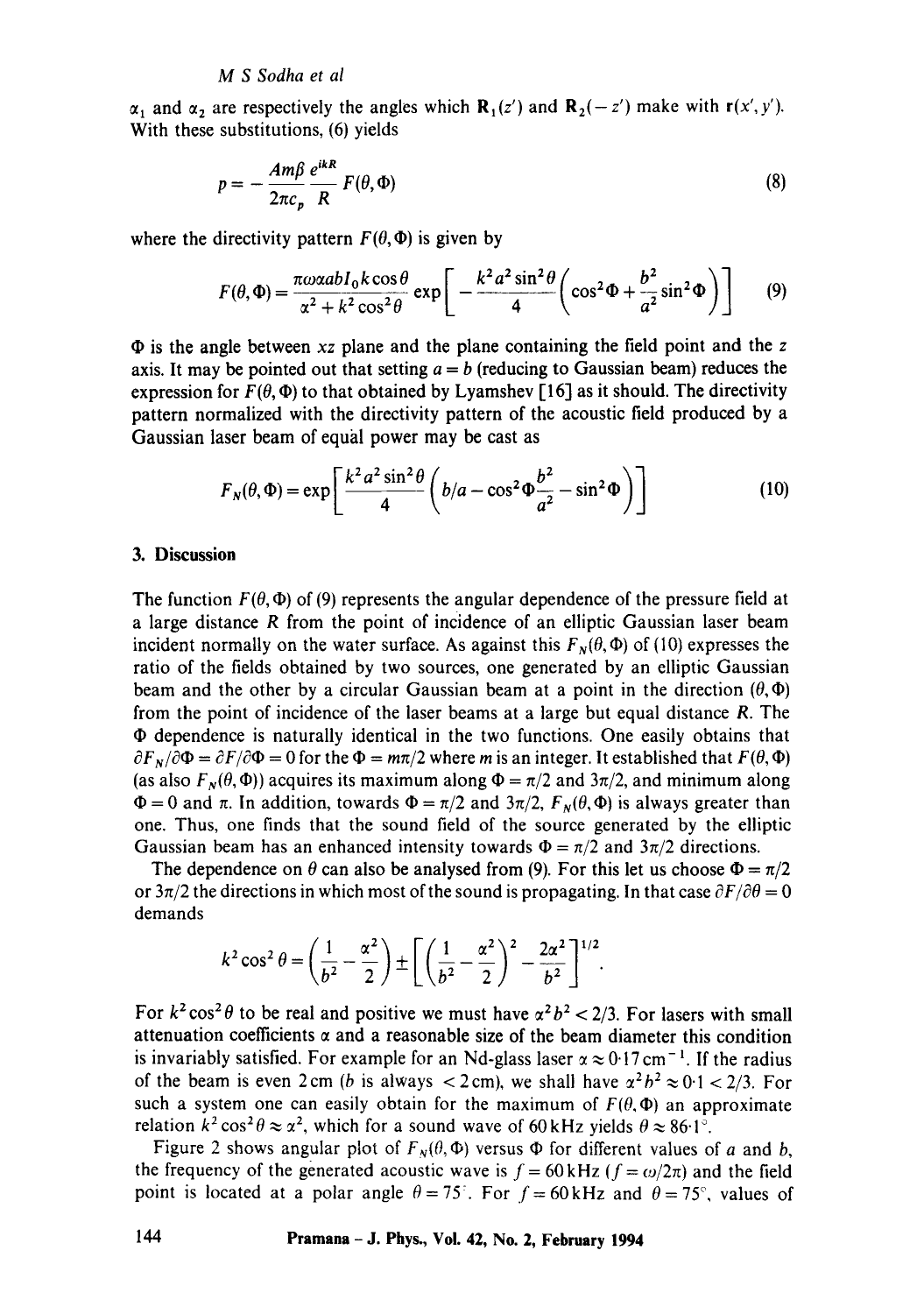*Ultrasonic wave generation* 



Figure 2. Angular plot of  $F_N(\theta, \Phi)$  as a function of  $\Phi$ .

**Table 1.**  $F_N(\theta, \Phi)$  for different values of  $b/a$  and  $\Phi$ ;  $f = 60$  kHz,  $\theta = 75^\circ$  and  $ab = 1$ ;  $\Phi$  in degrees.

|     |          |          | b/a      |          |        |          |
|-----|----------|----------|----------|----------|--------|----------|
| Φ   | $1-0$    | 0.69     | 0.51     | 0.39     | 0.30   | 0.25     |
| 0   | $1 - 00$ | 0.52     | 0.24     | 0:10     | 0.04   | $0-01$   |
| 15  | 1.00     | 0.56     | 0.28     | 0.12     | 0.05   | $0 - 02$ |
| 30  | $1-00$   | 0.69     | 0.41     | 0.22     | 0.11   | 0.05     |
| 45  | $1-00$   | 0.91     | 0.71     | 0.50     | 0.32   | 0.19     |
| 60  | 1·00     | $1-19$   | $1-20$   | $1-10$   | 0.94   | 0.76     |
| 75  | $1 - 00$ | 1.46     | 1.78     | 1.98     | 2.07   | $2 - 08$ |
| 90  | $1 - 00$ | 1.57     | 2.06     | 2.45     | 2.77   | $3-01$   |
| 105 | $1 - 00$ | 1.46     | 1.78     | 1.98     | $2-08$ | 2.09     |
| 120 | 1:00     | $1 - 19$ | $1 - 21$ | $1 - 11$ | 0.94   | -0-76    |
| 135 | $1-00$   | 0.91     | 0.71     | 0.50     | 0.32   | 0.19     |
| 150 | $1-00$   | 0.69     | 0.42     | 0.22     | 0.11   | 0.05     |
| 165 | $1 - 00$ | 0.56     | 0.28     | 0.13     | 0.05   | 0.02     |
| 180 | $1 - 00$ | 0.52     | 0.24     | 0.10     | 0.04   | 0:01     |
| 195 | $1-00$   | 0.56     | 0.28     | 0.12     | 0.05   | 0.02     |
| 210 | $1-00$   | 0.69     | 0.41     | 0.22     | 0.11   | 0.05     |
| 225 | $1-00$   | 0.90     | $0 - 70$ | 0.49     | 0.32   | 0.19     |
| 240 | $1 - 00$ | 1.19     | $1-20$   | $1 - 10$ | 0.93   | 0.75     |
| 255 | $1 - 00$ | 1.45     | 1.78     | 1.97     | 2.06   | 2.07     |
| 270 | $1 - 00$ | 1.57     | 2.06     | 2.45     | 2.77   | $3 - 01$ |
| 285 | $1 - 00$ | 1.46     | 1.79     | 1.99     | 2.08   | 2.10     |
| 300 | $1-00$   | 1.19     | $1-21$   | $1 - 11$ | 0.95   | 0.77     |
| 315 | $1 - 00$ | 0.91     | 0.71     | 0.50     | 0.32   | 0.19     |
| 330 | $1-00$   | 0.69     | 0.42     | 0.23     | 0.11   | 0.05     |
| 345 | $1 - 00$ | 0.56     | 0.28     | 0.13     | 0.05   | 0.02     |
| 360 | $1 - 00$ | 0.52     | 0.24     | 0.10     | 0.04   | 0.01     |

 $F_N(\theta, \Phi)$  for different values of  $\Phi$  and  $b/a$  are given in table 1. Figure 3 shows angular plot of  $F_N(\theta, \Phi)$  which modulation frequency f for  $\theta = 45^\circ$ ,  $a = 1.4$  cm and  $b/a = 0.507$ . Figure 4 shows angular plot of  $F(\theta, \Phi)$  with  $\theta$  for  $f = 60$  kHz,  $\Phi = \pi/2$ ,  $\alpha = 0.17$  cm<sup>-1</sup>,  $a=2$  cm and  $b=0.5$  cm. For  $\Phi=\pi/2$ ,  $\alpha=0.17$  cm<sup>-1</sup> and  $f=60$  kHz, values of  $F(\theta, \Phi)/B$  (where  $B = I_0 \pi c$ ) for different values of  $\theta$  and  $b/a$  are given in table 2. It is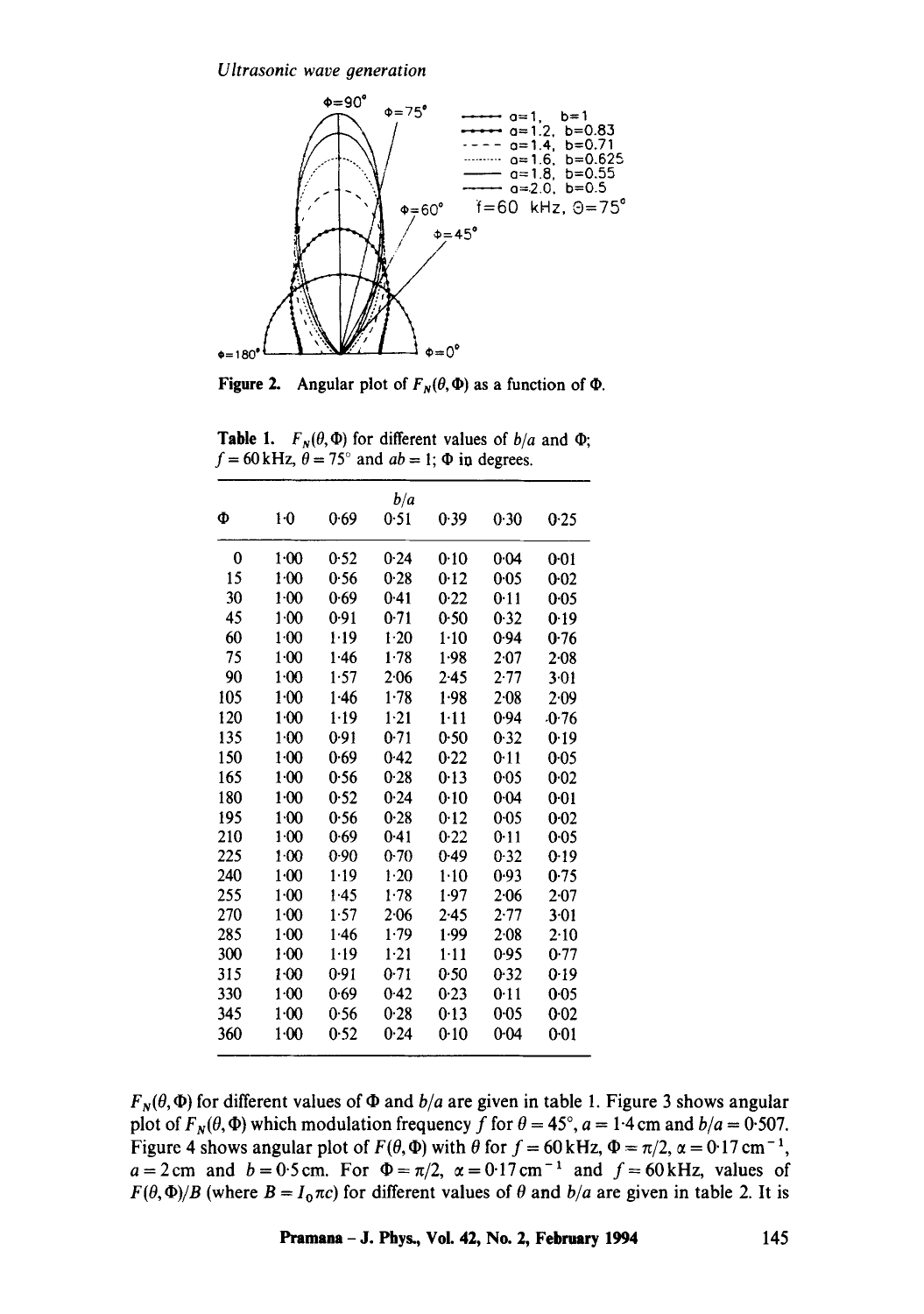*M S Sodha et al* 



Figure 3. Angular plot of  $F_N(\theta, \Phi)$  as a function of f.



**Figure 4.** Angular plot of  $F(\theta, \Phi)/B$  as a function of  $\theta$ .  $\alpha = 0.17$  cm<sup>-1</sup>,  $a = 2$  cm,  $b = 0.5$  cm,  $\Phi = 90^\circ$  and  $f = 60$  kHz.  $B = I_0 \pi c$  and  $F(\theta, \Phi)/B$  in cgs units.

obvious from these figures and tables that the sound field has a preferential direction in the  $\theta \approx 86.1^{\circ}$ ,  $\Phi = \pi/2$  and  $3\pi/2$ , and the solid angle carrying most of the sound field narrows as the sound frequency and the ellipticity of the laser beam are increased.

Thus it is clear from the above discussion that using an elliptic Gaussian beam one can get an acoustic field which depends both on polar  $(\theta)$  as well as azimuthal ( $\Phi$ ) directions. Particularly, towards  $\Phi = \pi/2$  and  $3\pi/2$  acoustic field enhances whereas towards  $\Phi = 0$  and  $\pi$  it diminishes. Since, acoustic field also depends on  $1/R$ , acoustic field generated by an elliptic Gaussian laser beam can travel larger distance towards  $\Phi = \pi/2$  and  $3\pi/2$ , and less distance towards  $\Phi = 0$  and  $\pi$  in comparison to acoustic field generated by a Gaussian laser beam of equal power. Thus using elliptic Gaussian laser beam one can get acoustic field above noise level to larger distances towards  $\Phi = \pi/2$  and  $3\pi/2$ . Once acoustic field above noise level is available, one can easily electrically amplify it, but no amplifier can detect/amplify acoustic signals unless it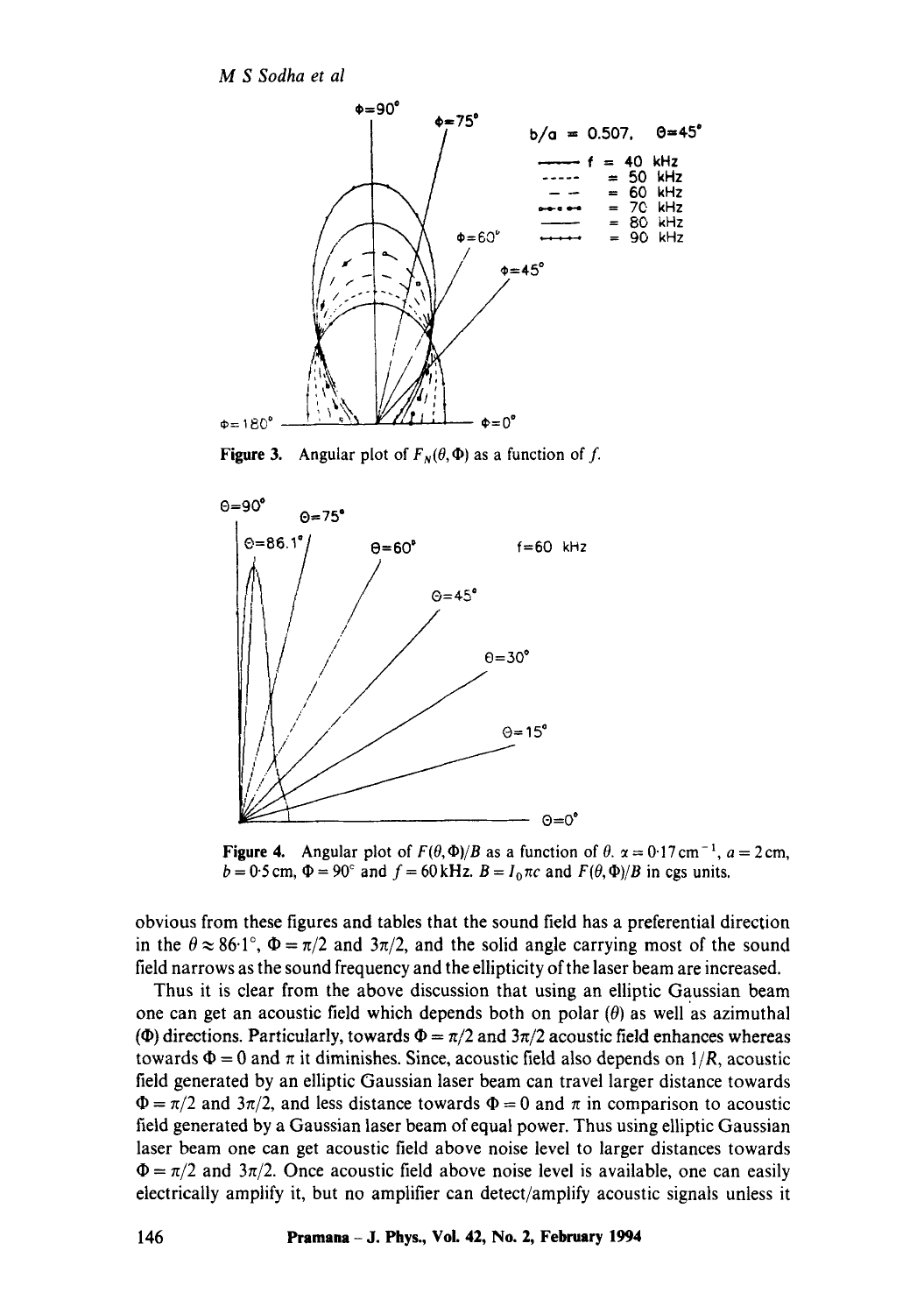**Table 2.**  $F(\theta, \Phi)/B$  for different values of  $b/a$  and  $\theta$ .  $f=60 \text{ kHz}, \quad \Phi=90^{\circ}, \quad ab=1 \quad \text{and} \quad \alpha=0.17 \text{ cm}^{-1};$  $F(\theta, \Phi)/B$  in cgs units and  $\theta$  in degrees.

|    |      |        | b/a  |      |        |      |
|----|------|--------|------|------|--------|------|
| θ  | 1    | 0.69   | 0.51 | 0.39 | 0-3    | 0.25 |
| 0  | 0.17 | 0.17   | 0.17 | 0.17 | 0.17   | 0-17 |
| 5  | 0.17 | 0.17   | 0.17 | 0.17 | $0-17$ | 0.17 |
| 10 | 0.16 | 0.17   | 0.17 | 0.17 | 0.17   | 0.17 |
| 15 | 0.16 | 0.16   | 0.17 | 0.17 | 0.17   | 0.17 |
| 20 | 0.15 | 0.16   | 0.16 | 0.17 | 0.17   | 0.17 |
| 25 | 0.14 | 0.15   | 0.16 | 0.17 | 0.17   | 0.17 |
| 30 | 0.13 | 0.15   | 0.16 | 0.17 | 0.17   | 0.18 |
| 35 | 0.12 | 0.14   | 0.16 | 0.17 | 0.18   | 0.18 |
| 40 | 0.11 | 0.14   | 0.16 | 0.17 | 0.18   | 0.19 |
| 45 | 0.11 | 0.14   | 0.16 | 0.18 | 0.19   | 0.20 |
| 50 | 0.10 | 0.14   | 0.16 | 0.18 | 0.20   | 0.21 |
| 55 | 0.10 | 0.14   | 0.17 | 0.19 | 0.21   | 0.22 |
| 60 | 0.10 | 0.15   | 0.18 | 0.21 | 0.23   | 0.25 |
| 65 | 0.11 | 0.16   | 0.20 | 0.24 | 0.26   | 0.28 |
| 70 | 0.12 | 0.18   | 0.24 | 0.28 | 0.31   | 0.34 |
| 75 | 0.14 | 0.22   | 0.29 | 0.35 | 0.39   | 0.43 |
| 80 | 0.18 | 0.29   | 0.39 | 0.47 | 0.53   | 0.58 |
| 84 | 0.24 | 0.39   | 0.52 | 0.62 | 0.71   | 0.78 |
| 85 | 0.25 | 0.41   | 0.55 | 0.66 | 0.75   | 0.82 |
| 86 | 0.26 | 0.42   | 0.56 | 0.68 | 0.77   | 0.85 |
| 87 | 0.25 | 0.41   | 0.54 | 0.66 | 0.75   | 0.82 |
| 88 | 0.21 | 0.34   | 0.45 | 0.55 | 0.62   | 0.68 |
| 89 | 0.12 | $0-20$ | 0.26 | 0.32 | 0.36   | 0.39 |
| 90 | 0.00 | 0.00   | 0.00 | 0.00 | 0.00   | 0.00 |

**exists above noise level. The elliptic Gaussian beam provides a simple means of availability of acoustic field over noise level to larger distances in comparison to a**  Gaussian laser beam of equal power. Hence, it is a positive advantage as far as underwater sound communication via laser source is concerned.

# **Acknowledgement**

This work is supported by Department of Electronics, Government of India? We would like to thank the referee for many valuable suggestions.

# **References**

- [1] V P Zharov and V S Letokhov, *Laser optoacoustic spectroscopy* (Springer-Verlag, Berlin, 1986)
- [2] C B Scruby, R J Dewhurst, D A Hutchins and S B Palmer, *J. Appl. Phys.* 51, 6210 (1980)
- 1-3] R J Von Gutfeld, *Ultrasonics* 18, 175 (1980)
- [4] B Cretin and D Hauden, *IEEE Ultrason. Syrup.* 2, 656 (1984)
- 1-5] P J Westervelt and R S Larson, *J. Acoust, Soc. Am.* 54, 121 (1973)
- [6] L M Lyamshev and L V Sedov, *Soy. Phys. Acoust.* 27, 4 (1981)
- 1"7] Y H Berthelot and I J Busch-Vishniac, *J. Acoust. Soc. Am.* 78, 2074 (1985)
- [8] T G Muir, C R Culbertson and J R Clynch, *J. Acoust. Soc. Am.* 59, 735 (1976)